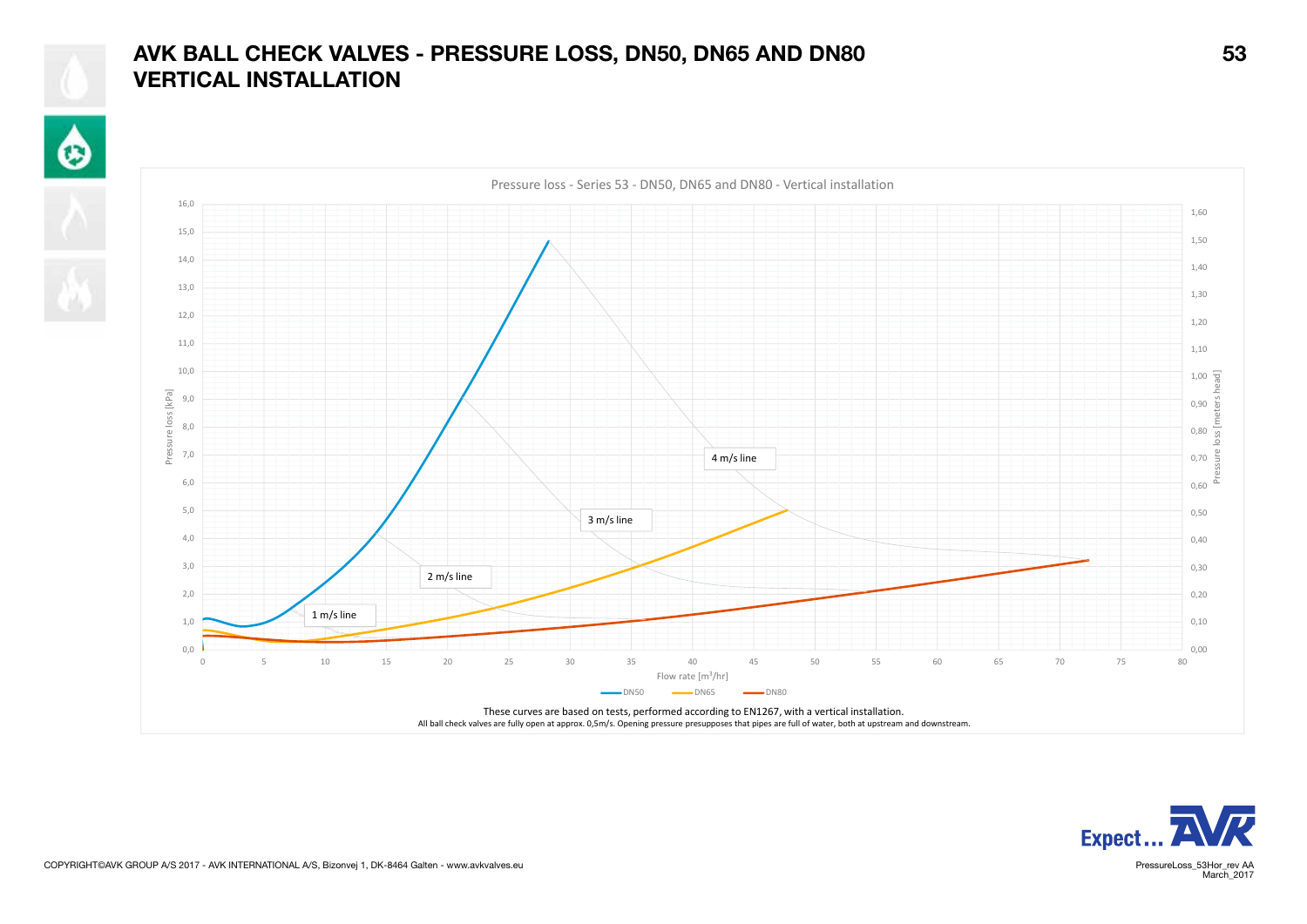## AVK BALL CHECK VALVES - PRESSURE LOSS, DN100, DN125, DN150 AND DN200 53 VERTICAL INSTALLATION

 $\hat{\mathbf{\Theta}}$ 







March<sub>2017</sub>